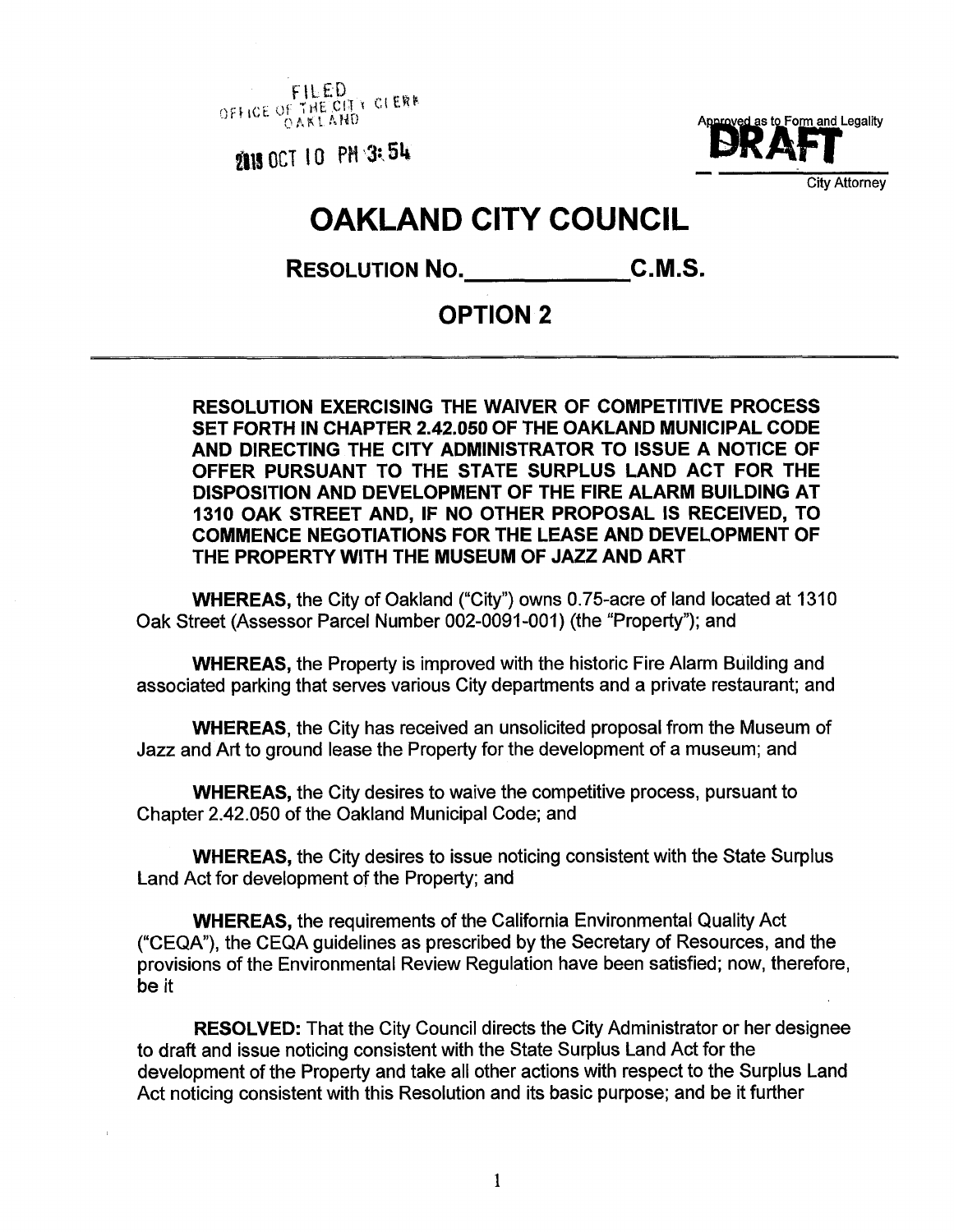**RESOLVED:** That the City Council directs the City Administrator, after the 60 day noticing period required by the SLA, to negotiate with any proposed purchasers for 90-days as required by the SLA and bring the results back to City Council for further direction; and be it further

**RESOLVED:** That the City Council directs the City Administrator to commence negotiations with the Museum of Jazz and Art if no other proposals are received pursuant to the Surplus Land Act notice of offer; and be it further

**RESOLVED:** That the Oakland City Council has made a finding and determination that it is in the best interests of the City to sell the Property by negotiated sale; and be it further

**RESOLVED:** That this action does not constitute a "project" within the definition of CEQA Guideline Section 15378 that would have the potential for resulting in either a direct physical change or a reasonably foreseeable indirect physical change in the environment. To the extent a project is determined to exist, the City Council has independently reviewed and considered this action, and the City Council finds and determines that it complies with CEQA because this action is exempt from CEQA under Section 15061(b)(3) (common sense exemption, no significant effect on the environment) and Section 15262 (Feasibility and Planning Studies) of the CEQA guidelines; and be it further

**RESOLVED:** That the City Administrator shall return to the City Council for approval of any Exclusive Negotiation Agreement; and be it further

**RESOLVED:** That the City Administrator shall return to the City Council for approval of any sale or long-term lease of the Property; and be it further